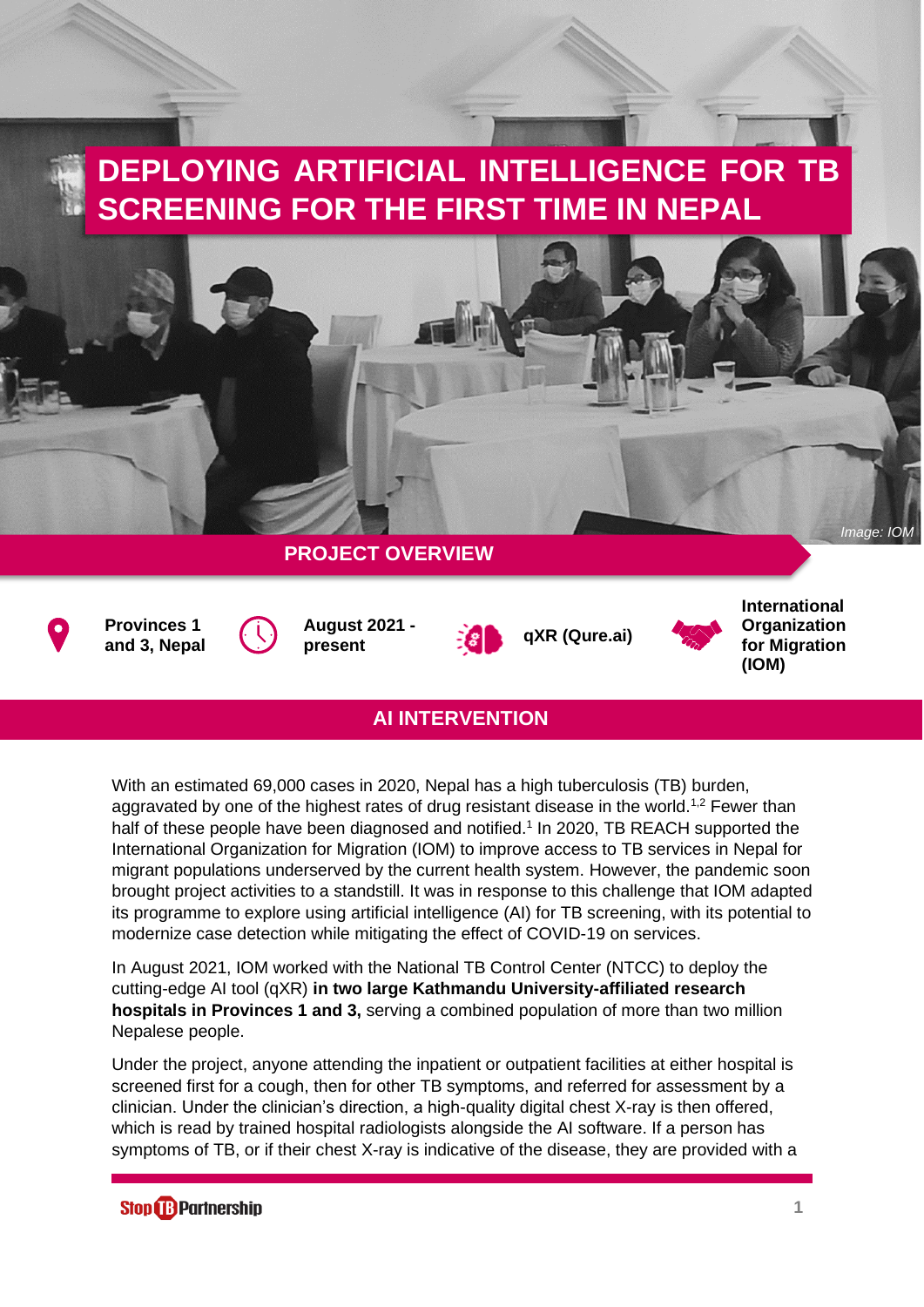sensitive molecular diagnostic test (Xpert). A proportion of people without signs of TB are also given the diagnostic test to see if AI can correctly identify individuals **without** disease. **The results of all tests are documented by the project and will be used to examine the overall accuracy of AI, particularly comparing its performance to that of trained human readers.**



*WITH AI, WE BELIEVE WE WILL BE ABLE TO CUT COSTS AND REDUCE FALSE NEGATIVES AND FALSE POSITIVES AT THE HOSPITAL AND FACILITY LEVEL. THAT*  **WILL SAVE A LOT OF** *EXPENSE IN A RESOURCE-POOR SETTING LIKE NEPAL.*

> **– SALEENA SHAHI, PROJECT ASSISTANT, IOM NEPAL**

This project marks a turning point: it is **the first time AI has been used to detect TB in Nepal**. Given the high disease burden in the country, AI has enormous potential to **reduce costs and improve TB detection in regions where there are no radiologists**. Any future application of AI in Nepal hinges on the results of this study – and if AI fulfils its promise, this will set the precedent for AI's use to improve access to TB services nationwide.

## **REFERENCES**

1. 1. WHO TB profile – Nepal. Accessed November 25, 2021. https://worldhealthorg.shinyapps.io/tb\_profiles/?\_inputs\_&entity\_type=%22country%22&lan= %22EN%22&iso2=%22NP%22

2. 2. Stop TB Partnership – High Burden Countries. Accessed April 7, 2021. http://www.stoptb.org/countries/tbdata.asp